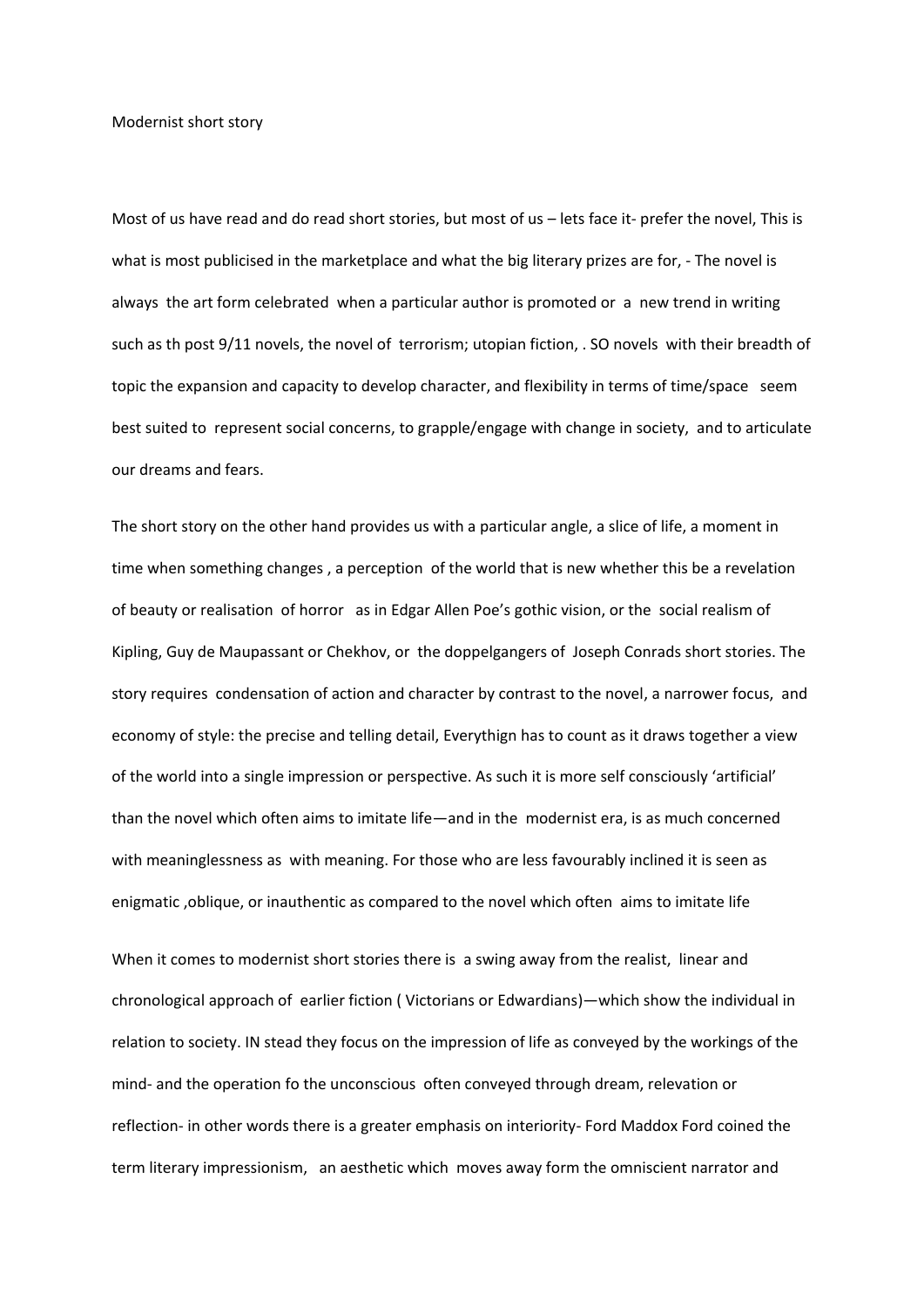shows the impact of the real world as impressed through sight, sound and hearing (the senses) of the protagaonist . QUOTE Of course the modernist writers of fiction were heavily influenced by Wiilliam James and following him Freuds psychoanalytic theories of the mind and they aimed to capture the authenticity of subjective experience in which various mental processes are involved: and they do this through innovative literary techiques, not just metaphor and symbol, but also the stream of consciousness (the best example of this is Molly Blooms speech at the end of Ulysses) and what is known as Free Indirect discourse – where it impossible to distinguish between the narrator's voice and the character's (as I shall show in the case of KM)

In my own work I have been looking at the short fiction of VW and KM and comparing them as writers -- both used this a as a form for radical experimentation, as well as an art form in its own right. When they firs t met in 1917 (and they had a friend ship til 1920) Woolf had published *The Voyage Out* her first novel (1915) and KM her stories in *In a German Pension* (1911) but she was also publishing stories regularly in The New Age (A.R. Orage's magazine) and then with her husband JMM in the avant garde experimental journal, *Rhythm,* (that published work by Picasso Modigliani and others) in 1912-3.

Their friendship based on their pleasure in discussing their art, was important but fraught. It began after Mansfield had read Woolf's firs t novel *The Voyage Out* at Garsington and wanted to meet its author- she wrote to Woolf in June 1917, We have got the same job Virginia and it is really very curious and thrilling that we should […] be after so very nearly the same thing'. Woolf was at firs suspicious of Mansfield and spoke of her as being 'like a civet cat that has taken to street walking' although she said in the same sentence, 'that she was so intelligent and inscrutable that she repays friends' . Their intermittent attraction was always at the risk of being undermined, either by professional rivalry or class consciousness: the gossip of the Bloomsberries like Clive Bell or Maynard Keynes, or critical judgement of each other's work such as Mansfield's negative review of Woolf's second novel *Night and Day* in 1919, or Woolf 's disdain for Mansfield's story 'Bliss' as 'so hard, so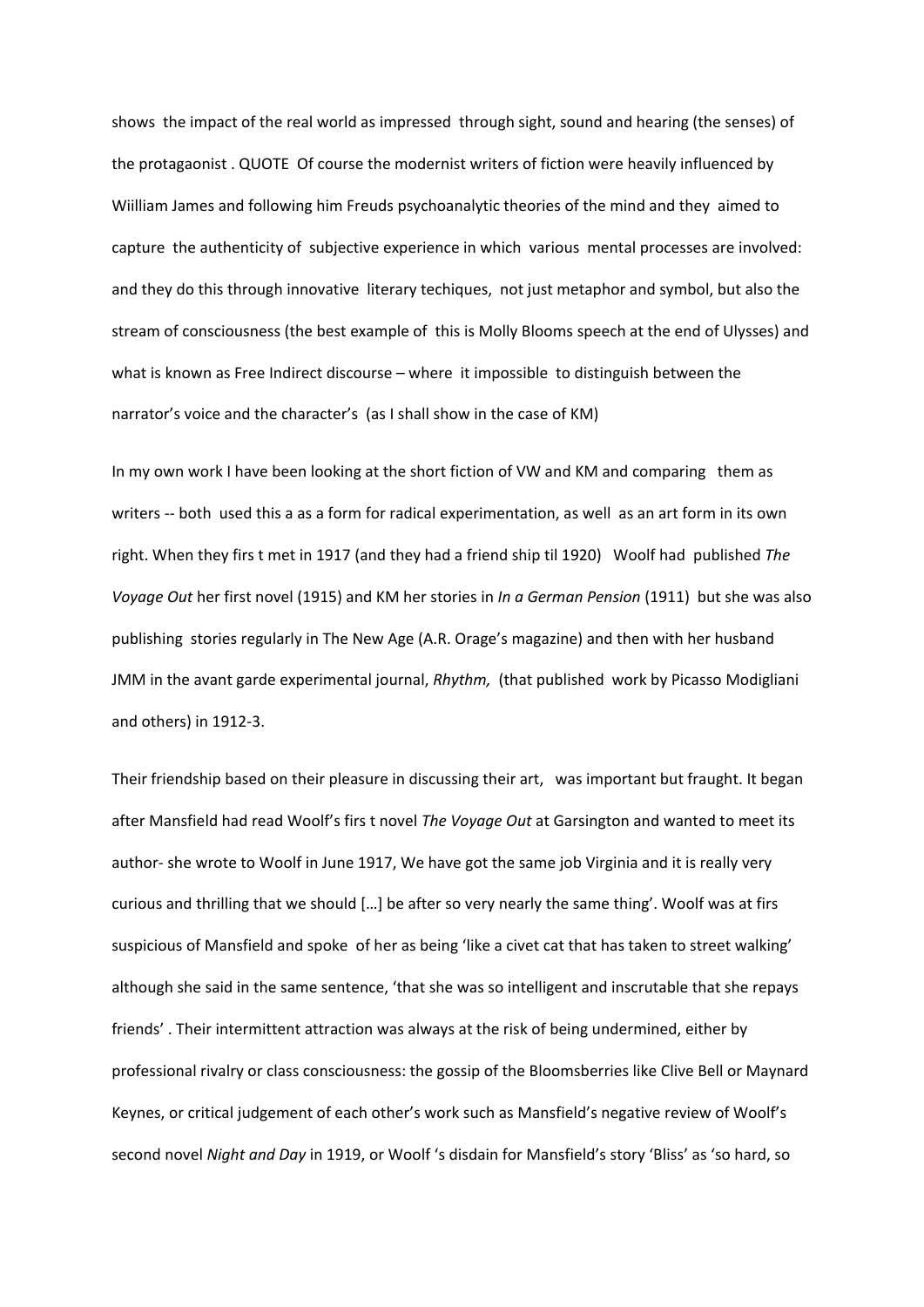shallow and so sentimental'. As Hermione Lee Woolf's biographer sums it up, Woolf was snobbish and unkind; Mansfield was 'ambivalent and inconsistent'. Yet Woolf called their conversations 'priceless'—'priceless in the sense that to no one else can I talk in the same disembodied way about writing'. Their exchange of insights may have led to mutual inspiration and influence although it is ore likely that Mansfield extended Woolf's understanding of modernist practices than the other way round.

Woolf at this time was seeking to overturn the tyranny of the male authored novel as practiced by John Galsworthy, H.G. Wells and Arnold Bennett (and wrote critically of them in articles such as Mr Bennett and Mrs Brown and 'Modern Fiction). So ther e is a female-even feminist orientation to her work which comes out in her critical comments about society ( in 'A Nail on the Wall' she speaks of the Whitaker Almanack of Precedent- the order of a patriarchal world) and is reflected in her experimentation and rewriting of tropes of earlier fiction . She was seeking to convey depth f feeling while also representing the fleeting, fragmentary qualities of modernity through the breaking up of narrative form. Stories like 'A Nail in the Wall' and 'An Unwritten Novel', which anticipate her radical novels lIke *Jacobs Room* and *The Waves,* are revisions of the quest motif, interrogative in orientation, and contain metafictional comments on the art of writing. Mansfield by the time they met had written her masterpiece 'Prelude' which is longer than a short story – with 12 subdivisions- she was never to write a novel but this was as close as she got to a more extended form. 'Prelude' was published by Virginia and Leonard Woolf's Hogarth Press in 1918.

IN comparing the two stories circulated—both set in public gardens of Europe -- I want to show their differences of technique and to argue that Mansfield is able to go further than Woolf in her mastery fo this genre, as VW recognised this after her death when she wrote:' though I can do this better than she could (write novels), where's she who could do what I can't.' The topic of 'Kew Gardens' may in fact have been suggested to Woolf by Mansfield who wrote in a letter to Woolf and in another one to Lady Ottoline Morrell, that the gardens in Garsington Manor inspired her to think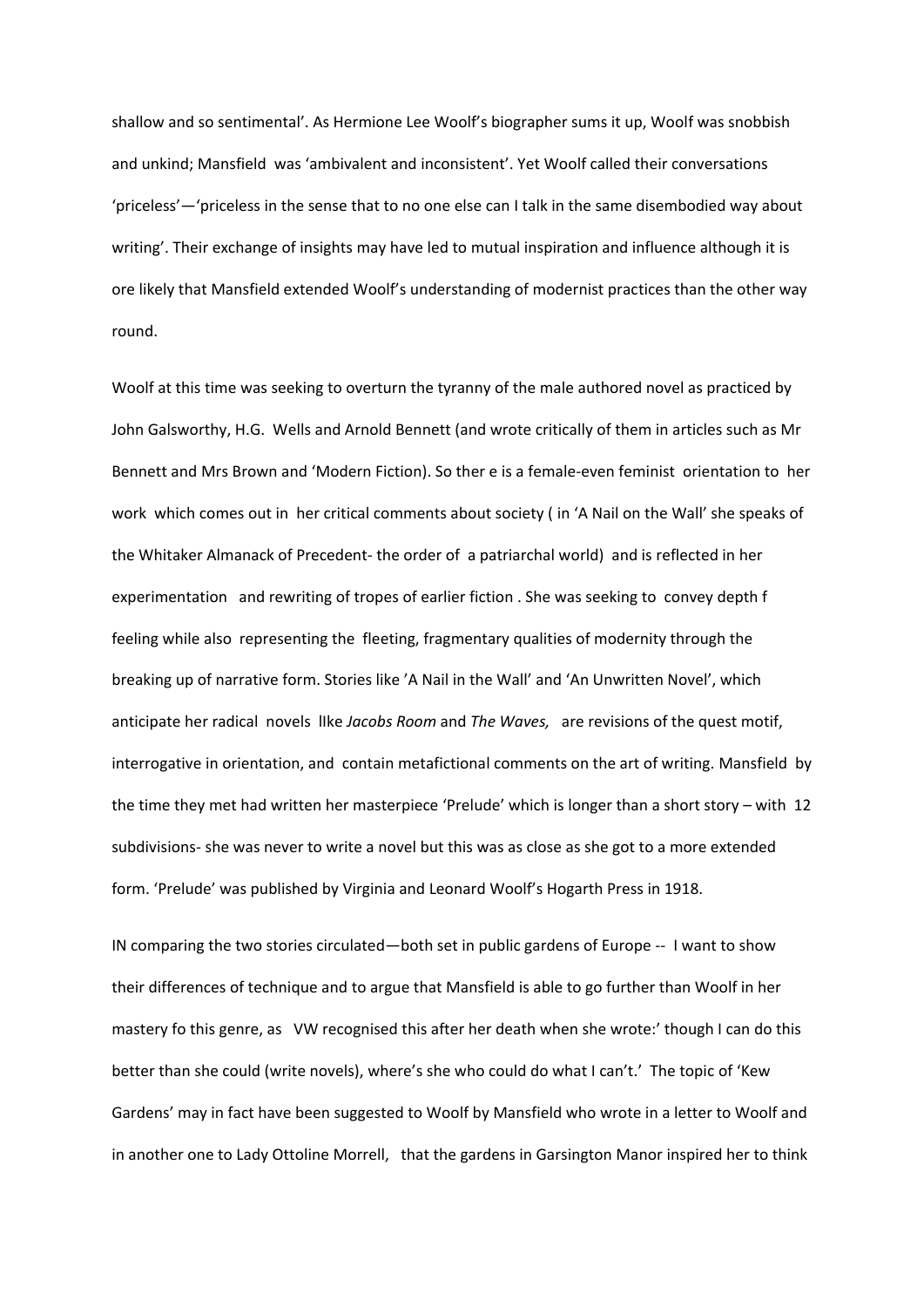of a composition that would be 'like a conversation set to flowers'- in fact this is what the story is about—a focus on a flower bed which then switches to the conversation of four couples strolling among them. The frame of the opening and conclusion has a formal relationship to the content, offsetting it like a picture frame

From the oval-shaped flower-bed there rose perhaps a hundred stalks spreading into heartshaped or tongue-shaped leaves half way up and unfurling at the tip **red, or blue or yellow petals** marked with **spots of colour** raised upon the surface; and from the **red, blue or yellow gloom** of the throat emerged a straight bar, rough with gold dust and slightly clubbed at the end. The petals were voluminous enough to be stirred by the summer breeze, and when they moved, the **red, blue and yellow lights** passéd over one another, staining an inch of the brown earth beneath with **a spot of the most intricate colour**. The light fell either upon the smooth grey back of pebble, **or the shell of a snail with its brown circular veins**, or falling into a raindrop, it expanded with such intensity **of red, blue and yellow,** the thin walls of water, that one expected them to burst and disappear.

Close up, this observation of flowers as if under microscope is a kaleidoscope of colour – and resemble the art of the Expressionists art (and show how much visual culture of the tiem interacted with the literary one) in that the artist's feelings emotiosn influence the external reality. It offers a dense multi-coloured scene of red, yellow and blue petals irradiated by light, animated by a breeze (amost sensory overload), narrowing in focus to where the filtering light creates a spot of prismatic colour like a rainbow as it strikes disparate objects, a pebble, snail shell or raindrop . This visually arresting, pointilist technique, extends to include a passing snail, which moves around in the scene, almost as the narrator's alter ego. Woolf's signal that this is a modernist text consists of a revision of the concept of the panoramic or omniscient narrator who has a bird's eye view; the most lowly and humble creature is the only one with a narrative component: a point of view and an idea of progress, and whose movement links up the snapshots of different groups of people.

… in the oval flower- bed the snail, whose shell had been stained **red, blue and yellow** for the space of two minutes or so, now appeared to be moving very slightly in its shell, and next began to labour over the crumbs of loose earth which broke away and rolled down as it passed over them, ]…]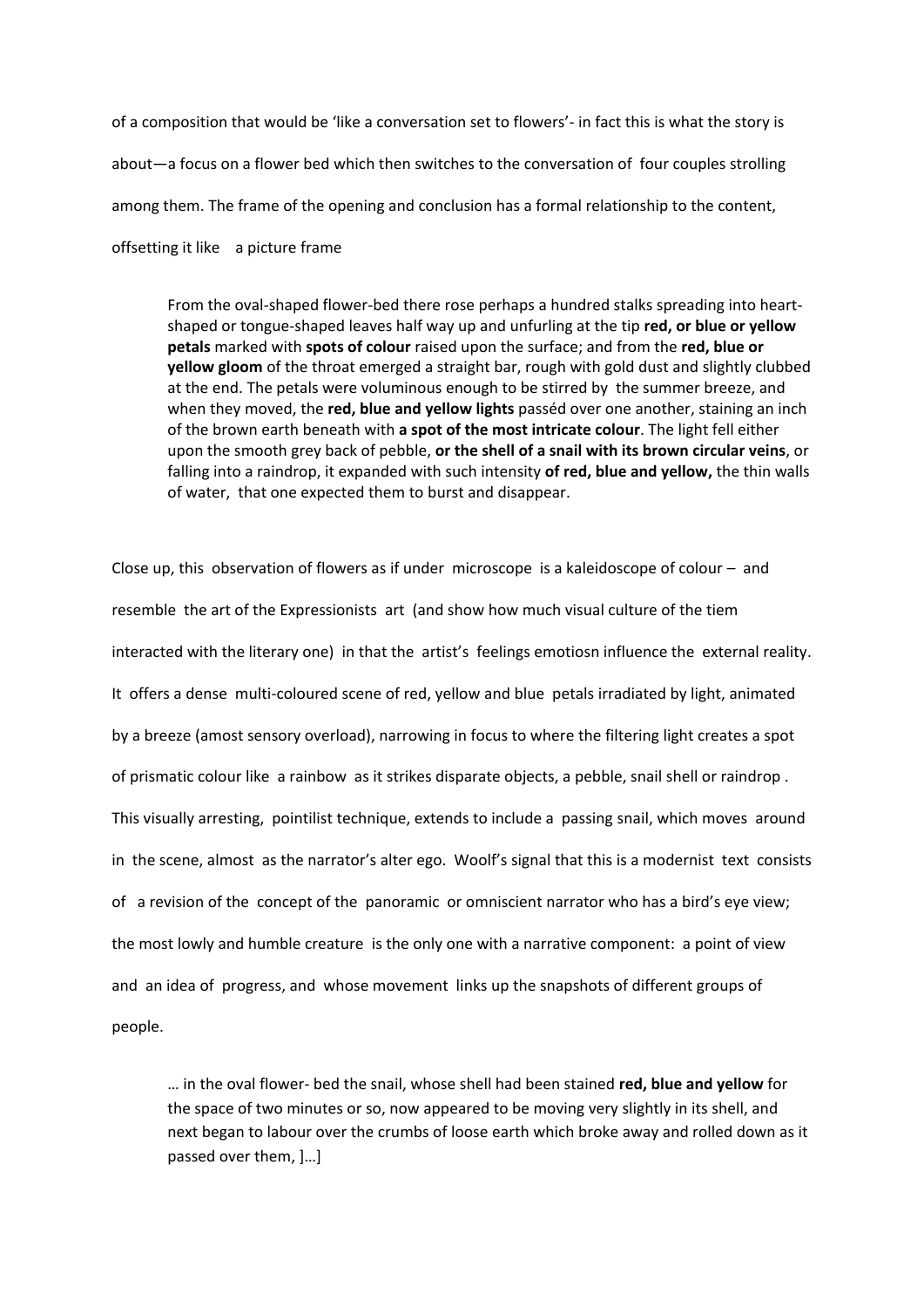The snail had now considered every possible method of reaching his goal without going round the dead leaf or climbing over it (87)

By contrast is the opening of Mansfield's 'Miss Brill' (1920), set in the Botanical Gardens of Menton which exemplifies her impersonal approach: the narrative or authorial point of view is nowhere to be found: in this example of Free Indirect Discourse the seeing perspective could be either that of the narrator or the character. Miss Brill's character, weather and setting are all succinctly evoked:

Although it was so brilliantly fine—the blue sky powdered with gold and the great spots of light like white wine splashed over the Jardins Publiques—Miss Brill was glad that she had decided on her fur .

Like the snail with human motivation in 'Kew Gardens', KM uses the device of anthropomorphism but takes it further than Woolf does, by attributing voice to the object, constructing it as another version of its owner's . Taking her fox fur out of box and rubbing life back into 'the dim little eyes'; Mioss Brill says; 'Dear little thing. It was nice to feel it again' and ventriloquises its reply: '"What has been happening to me?" said the sad little eyes'. The technique of prosopopeia, giving voice to the inanimate objects here illustrates Miss Brill's fetishisation of her fox fur as representing some part of herself. The turning point of the story is her shock at overhearing herself being described as 'that stupid old thing' with a 'silly old mug' and the fox-fur as 'exactly like a fried whiting', and her reaction in the conclusion when she gets home of putting fox fur back into its box show her inner feelings as expressed through empathy with this beloved object: 'But when she put the lid on she thought she heard something crying' .

Mansfield was determined to capture the exact cadences of Miss Brill's voice in an act of phonic representation as she wrote to her brother in law, Richard Murray, ' I chose not only the length of every sentence, but even the sound of every sentence—I chose the rise and fall of every paragraph to fit her- and to fit her on that day at that very moment (Letters 4, 165). And a self consciousness about performativity adds to the story's impression of unity linking the character of MIss Brill to the performance of band music that she listens to, and to her conversation with her fox fur. The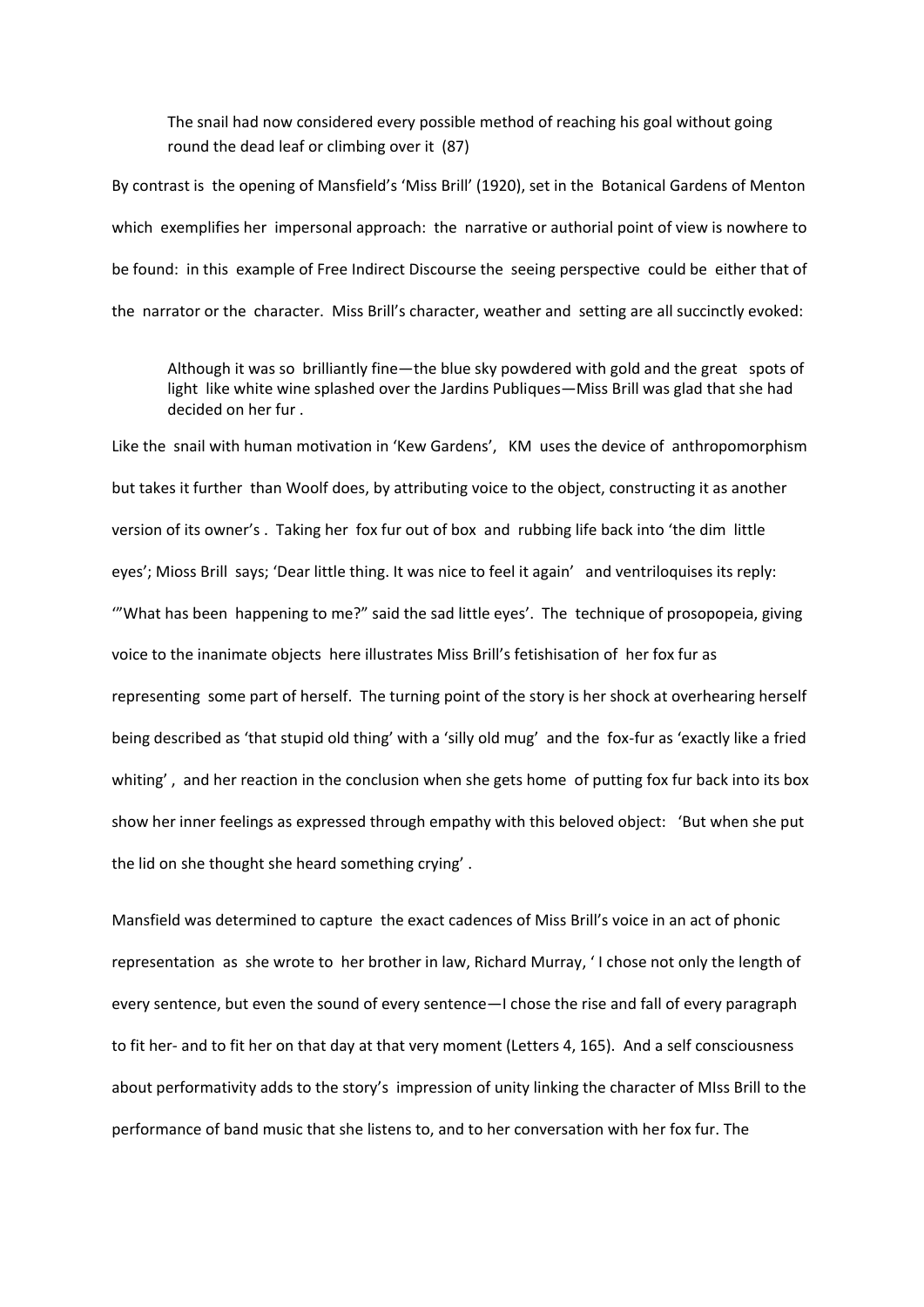perceptoin that her visit to the park is part of a performance and that she is acting a part leads to a awakening as she listens to the music.

They were all on the stage. They weren't only the audience, not only looking on; they were acting. Even she had a part and came every Sunday. No doubt somebody would have noticed if she hadn't been there; she was part of the performance , after all .

Mansfield does not write metafictionally as Woolf does (i.e. she does not comment on the act of writing) , but builds an interest in how art functions and how it projects its own life force into her characterisation of Miss Brill: like a puppeteer when she takes the fox fur out of the box and then returns it, Miss Brill registers this routine enactment as a kind of performance, but with the irony that after being insulted by the young couple she closes down the act, yet the pain of what has happened remains.

The differences between Mansfield's writing which Woolf acclaimed 'as clear as glass', and Woolf's primarily interrogative, reflective style, can be further explicated/ with reference to the artistic views of the self/other relationship. ['Miss Brill' is an example how Mansfield borders on the fantastic –ventriloquism where by fox fur's voice represents the lonely Miss Brill's suppressed longing for love/life/ intimacy that she cannot get into touch with.] Mansfield constantly plays on the boundaries between human and non human in delineating reciprocal relations (as 'Miss Brill' shows), showing the individual as rooted in the natural world, in connections to flowers, birds, insects through relationships of heightened transitivity: e.g. Laura's burgeoning sexuality in 'The Garden Party' appears in her notion of the canna lillies as 'frighteningly alive… they were in her fingers, on her lips, growing in her breast'. This belief in a heightened transference between subject and object points to an aesthetic principle of her literary modernism, namely that art and life are inseparable.<sup>1</sup> It also informs her ideas about the artist's impersonality: 'The artist must give

**.** 

<sup>1</sup> Julia Van Gunsteren, *Katherine Mansfield and Literary Impressionism* (Amsterdam: Rodopi, 1990), p. 68.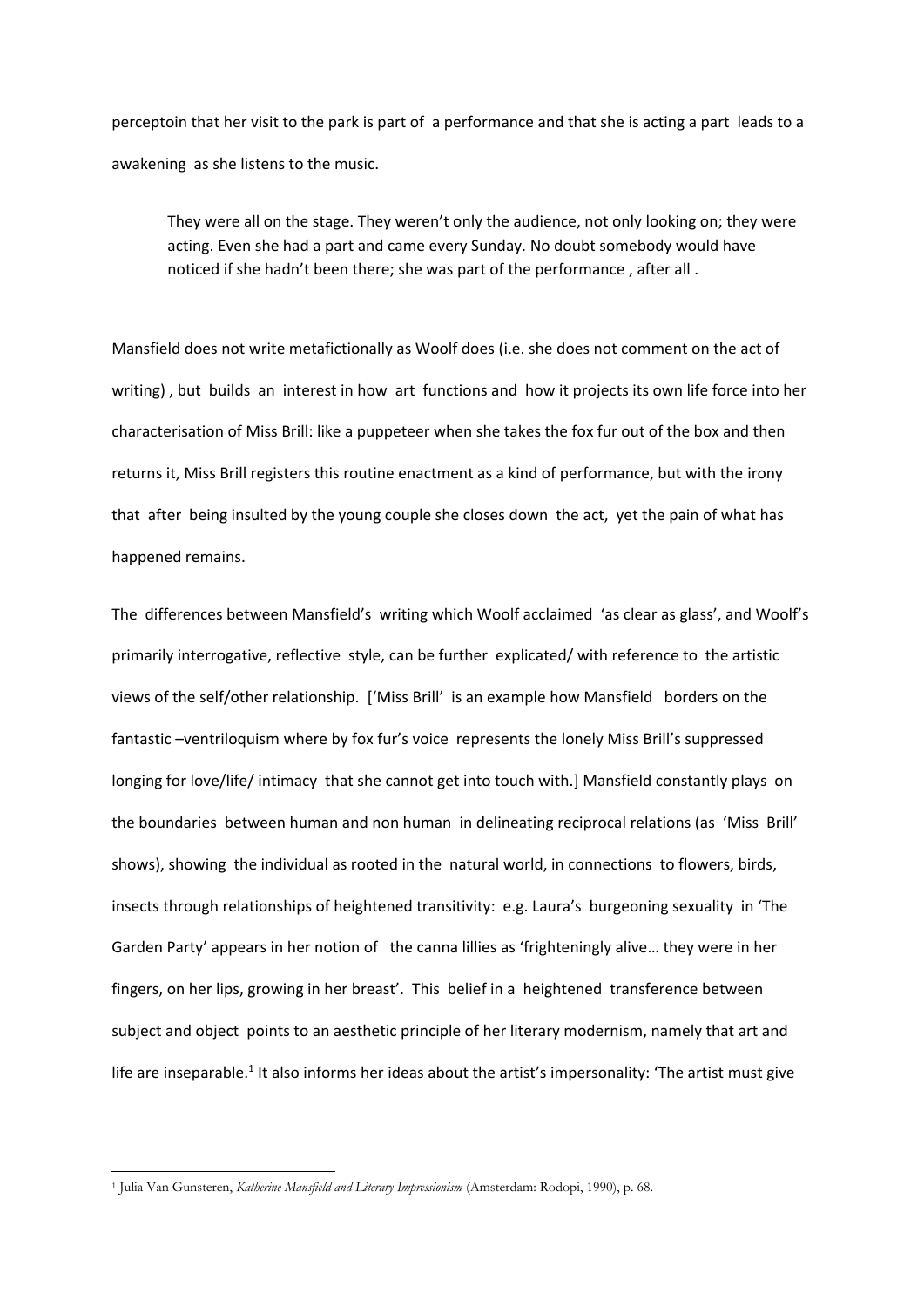himself so utterly to life that no self qua personal self remains'.<sup>2</sup> Mansfield illustrates the modernist view of perception, that the artist is implicated in the object perceived, but goes further than Woolf in suggesting that self can merge with the object, affirming the object's unique existence as part of the artist's:<sup>3</sup> [inwardness, inscape while also projects outwardly a more vivid impression of life)

When I write about ducks I swear that I am a white duck with a round eye, floating in a pond fringed with yellow blobs and taking an occasional dart at the other duck with the round eye, which floats upside down beneath me […]. There follows the moment when you are more *duck*, more *apple* or *more* Natasha than any of these objects could ever possibly be, and so you *create* them anew.<sup>4</sup>

Woolf also represents intense and reversible relationships between the human and non-human : not only is the snail humanised in Kew Gardens, but people in last pgh seem like the raindrops of the first iparagrpah because they are illuminated by the same light and then to the all seeing narrator in this section, they dissolve like water does (synthaesthesia- dehumanising and anthropmorphising) .

Yellow and black, pink and snow white, shapes of all these colours, men , women and children, were spotted for a second upon the horizon, and then, seeing the **breadth of yellow** that lay upon the grass, they wavered and sought shade beneath the trees, dissolving like drops of water in the **yellow** and green atmosphere, staining it faintly with **red and blue**. […]

Woolf discusses such human immersion and participation in the natural world in terms of life being like a work of art, to which the individual is subordinated, rather than through the self/other fusion due to the artist's necessary dedication to life, as Mansfield does.<sup>5</sup> By contrast to Mansfield's belief in 'the bounded outlines of things' that art aims 'to make that divine *spring* into, 6 for Woolf there is difficulty in approaching or knowing the 'real' or the object of one's gaze, because the ebb and flow

**.** 

<sup>2</sup> *Letters*, 4, pp. 180-181.

<sup>3</sup> Sydney Janet Kaplan in *Katherine Mansfield and the Origins of Modernist Fiction* (Ithaca and London; Cornell University Press, 1991), p. 182, discusses this in terms of Bergson's intuition: 'the kind of *intellectual sympathy* by which one places oneself within an object in order to coincide with what is unique in it and consequently inexpressible', quoting Henri Bergson, *An Introduction to Metaphysics*, tr. T. E. Hulme (New York; G.P. Putnam's Sons, 1912), p. 7.

<sup>4</sup> *Letters* 1, p. 330.

<sup>5</sup> Melinda Harvey points out that Mansfield underscores this creative principle by always capitalising Life, in 'Katherine Mansfield's Menagerie', *Katherine Mansfield and Literary Modernism*, p. 205.

<sup>6</sup> *Letters* 1, p. 330. Mansfield attributes the phrase 'the bounding outline' to Blake. See Katherine Mansfield, *Novels and Novelists* (New York, 1930), pp. 44-45 (cited by Clare Hanson, *The Critical Writings of Katherine Mansfield* (London: Macmillan, 1987), pp. 14- 15). Rebecca Bowler, '"The beauty of your line—the life behind it", notes that the beautiful 'line' is how Mansfield reaches 'life' (p. 85).